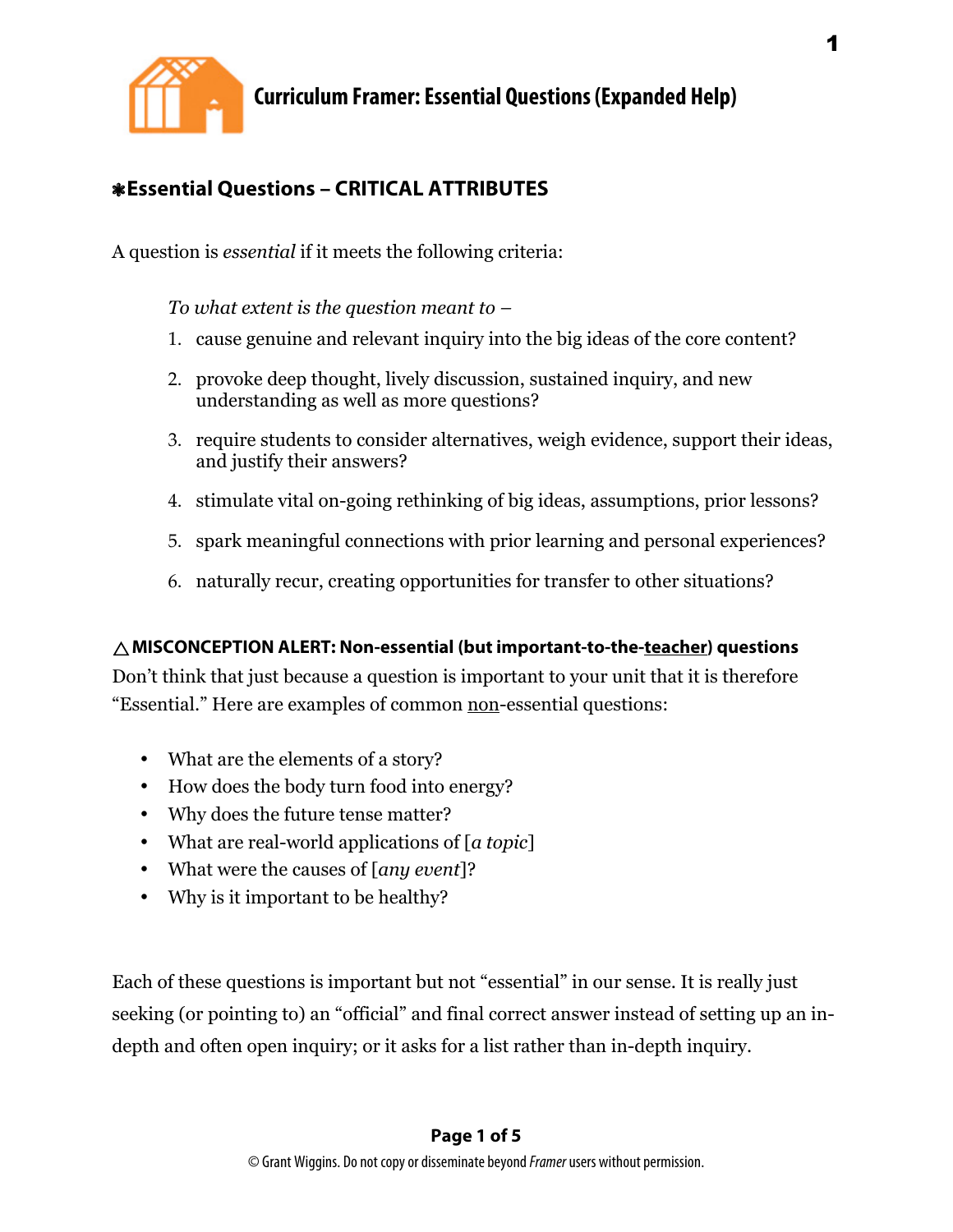

## **Design tip**

A slight edit can make a big difference. *Why does grammar matter?* is a 'teacherly' question with a right answer; no one in the real world would ask such a question stated this way. However, *How much does good grammar matter, and where does it matter most?* is a thought-provoking and arguable discussion about the importance of grammar in varied contexts – something argued enthusiastically ever since authors had characters using ungrammatical speech in literature.

## ❃**Essential Questions and young children**

Essential question are not high-falutin' or fit only for older or advanced students. Consider the following questions for use with children in the primary grades:

- Which strangers can I trust?
- What should I do when I get stuck?
- Why did that 'bad' thing happen? (e.g. fight on the playground, accident in the park, thoughtless stealing, etc.)
- Must every story teach you something?
- What did I see and what didn't I see? How can I see better?
- If that's my purpose, how should I speak?
- How can I best show \_\_\_\_\_\_\_ (e.g., the pattern, my ideas, etc.)?

### EXAMPLE: STUDENT THINK-ALOUD:

*Which stranger should I trust?* I am lost in this crowded store, and I cannot find my mom; what should I do? I need to get help from a stranger – but which one? Gee a "trustworthy" stranger – who might *that* be? Oh, but I was told to be careful and never to talk to or go with strangers – then what do I do now??? I need to ask someone. So, which of these strangers *can* I trust – mindful of the danger? Well, someone who works for the store, in store clothes, seems like the most *safe* stranger..."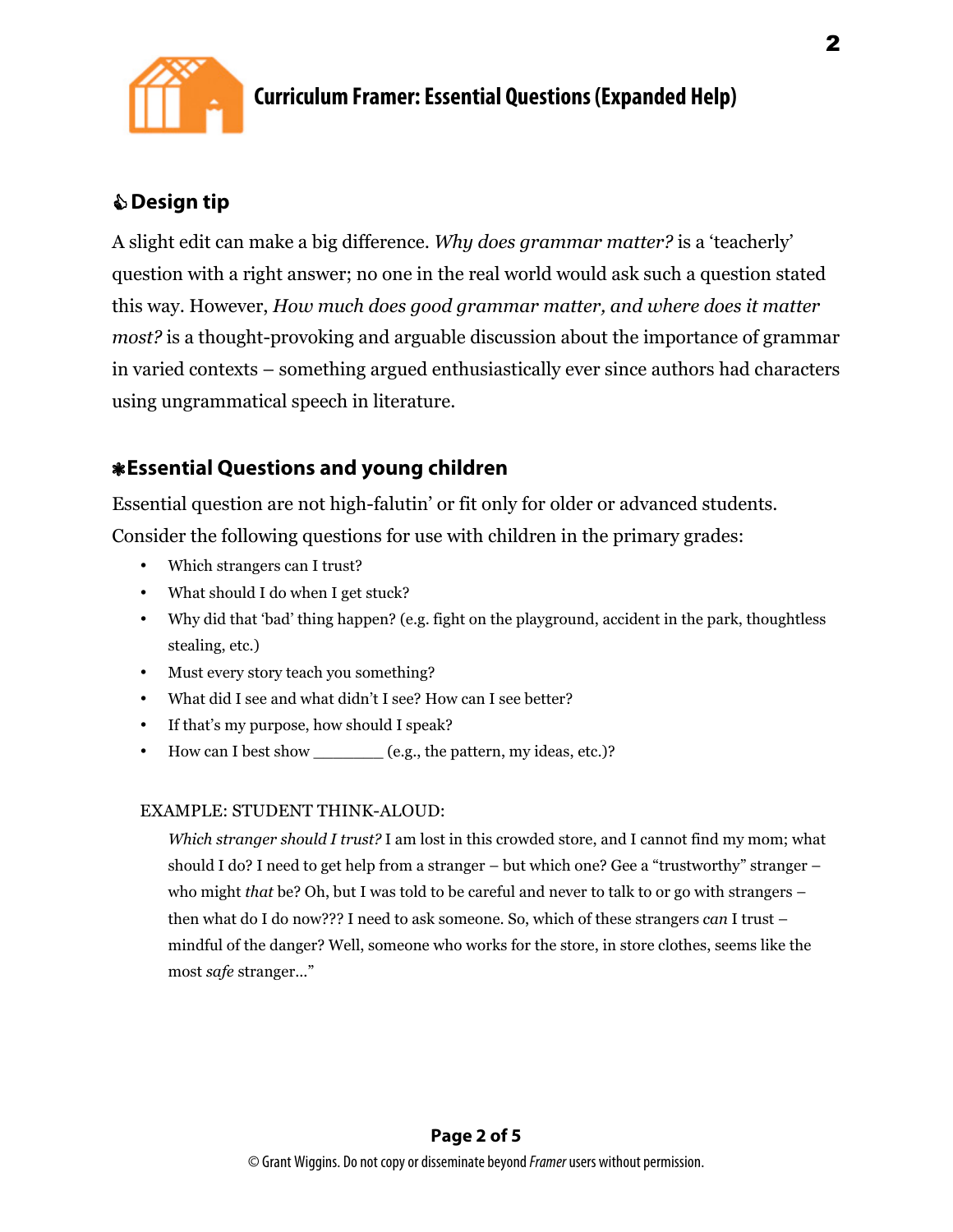

## ❃**Essential = timeless and ageless**

Essential Questions thus can be and should be asked of people across all age levels. Here are examples of such timeless questions:

- o Who is my audience, and what follows for what I say and how I say it?
- o What should I do when I am stuck?
- o How much power should leaders have?
- o Which parts of me and my life are given, and which parts of me am I free to change?
- o Who is a true friend?
- o What does it mean to be an American?
- $\circ$  How can I turn this unfamiliar and complicated problem/situation into something more familiar and easier to work with?
- o What does this (e.g., picture, text, play) mean?
- o Why do people move?

## ❃ **Essential = Recurring**

Such questions transcend any given unit topic, and sometimes, even subject areas. They can fruitfully be asked over and over again. Indeed, "spiraling" into greater depth using the same question is more likely to develop and deepen understanding than a curriculum that covers hundreds of topics on a single pass.

## ❃ **Essential questions for skills**

Essential Questions exist whenever there are issues related to purpose or strategy. This is also true of questions related to skill. There are arguably no essential questions about a particular skill; there are many questions about which skills to use when – i.e. questions of strategy and purpose.

**MISCONCEPTION ALERT:** "I teach skills; there are no big ideas and hence essential questions in my subject..." Not so. When we are confronted with real challenges, in transfer situations, we must ask questions; e.g., W*hich* skill is best used here? *What* approach is likely to be most efficient and effective here? *When* should I use this

### **Page 3 of 5**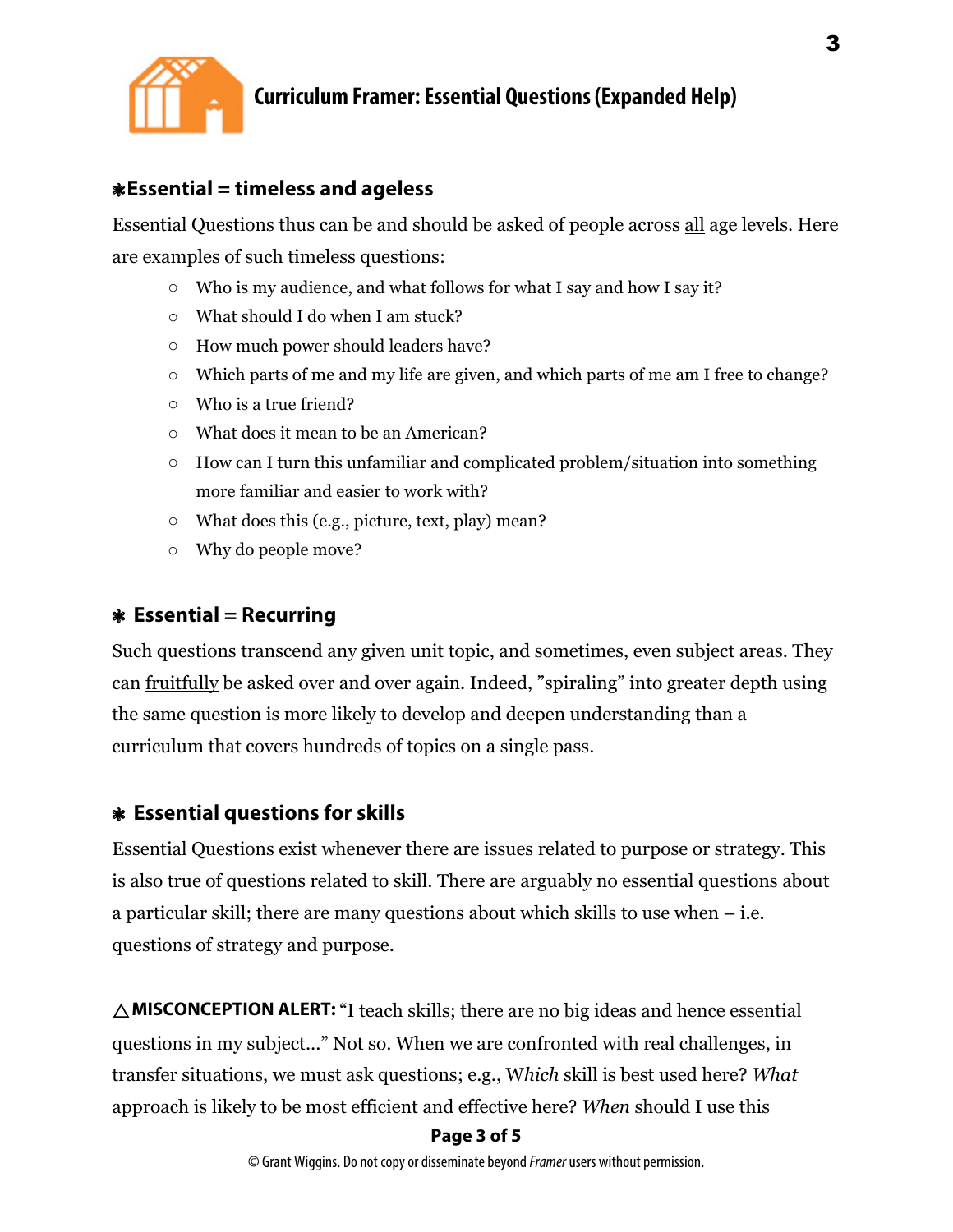

strategy vs. that one? How will *this* audience influence my performance? Strategy and purpose questions are all "essential" ones. And transfer of skill always requires asking strategic questions – questions involving judgments, not mere facts.

Consider a few of Polya's famous problem-solving questions in mathematics from his classic book *How to Solve it*:

- *Have you seen it before?* Or have you seen the same problem in a slightly different form?
- *Do you know a related problem?* Do you know a theorem that could be useful?
- *Look at the unknown!* And try to think of a familiar problem having the same unknown.
- *Here is a problem related to yours and solved before. Could you use it?* <sup>1</sup>

More examples of Essential Questions:

#### **Essential Questions in Social Studies**

- Whose "story" is this? Whose voices *aren't* we hearing?
- How should governments balance the rights of individuals with the common good?
- be restricted/regulated? (e.g., immigration, alcohol/drugs, media, etc.) When? Who decides?
- Why do people move? When do they 'have to' move and when do they 'choose' to move?
- What is worth fighting for? Who decides?

#### **Essential Questions in Mathematics**

- What kind of problem is this?
- What should I do when I'm stuck?
- When is estimation o.k.? Best?
- How can I simplify this into a more familiar and easier to work with quantity?
- What is the pattern?
- How does *what* we measure influence *how* we measure? How does *how* we measure influence *what* we measure (or don't measure)?
- How accurate (precise) does this need to be?
- Given , what can we conclude? What can't we conclude?

#### **Essential Questions in Language Arts**

- What is the relationship between "fiction" and "truth?"
- How are stories from other places and times about me?
- Have we run across this idea before?
- What do good readers do?
- What is the author saying? What makes you think so?
- How do texts differ, and how should I read as a result?
- What should I do when the text doesn't make any sense?
- How do effective writers hook and hold their readers?
- Why am I writing? For whom?

 $\frac{1}{1}$ Polya, *How to Solve It*, p. *iv - x*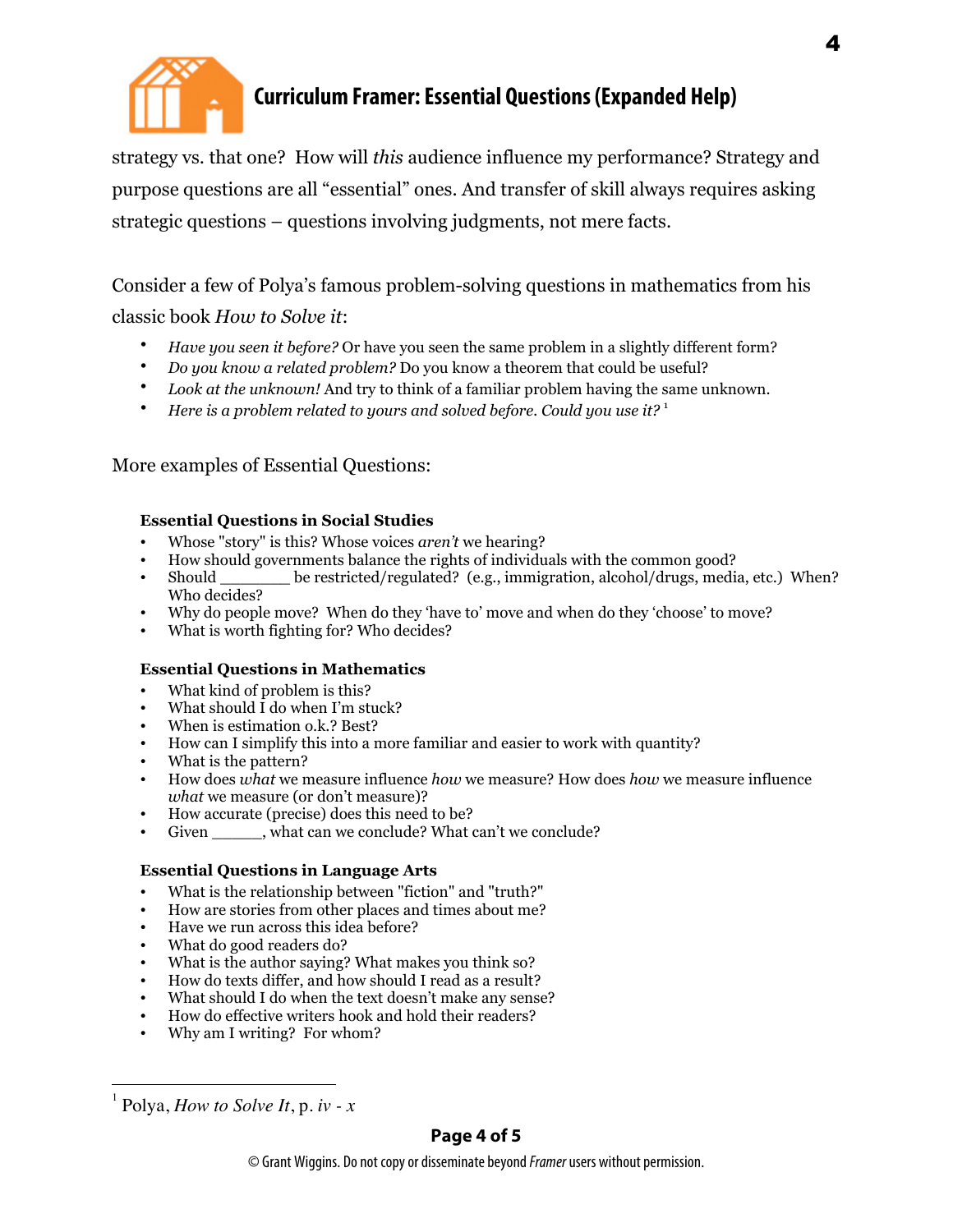

#### **Essential Questions - Art**

- What is art? How does it differ from "crafts"?
- Where can we find art? Who says it is art?
- What can artworks tell us about a culture or society? How can they mislead us about that culture/society?
- What's the difference between a thoughtful and thoughtless critique?
- Do artists have a responsibility to their audiences? Do audiences have a responsibility to artists?

#### **Essential Questions in Science**

- Why does this thing move *that* way? What makes objects move the way they do?
- What are we made of? What is everything made of?<br>• How are structure and function related in living thin
- How are structure and function related in living things? Why is this creature doing this and built like that?
- What's determined and what's an accident?
- Is this error an avoidable mistake or inherent in the data?
- How can we best measure what we cannot directly see?
- "Where did it go?" (with reference to conservation of energy/matter)

## **Examples of Essential Questions for Skills:**

| <b>SUBJECT</b>     | <b>SKILL</b>            | <b>STRATEGY</b>                 | <b>RELEVANT EQS</b>        |
|--------------------|-------------------------|---------------------------------|----------------------------|
|                    |                         |                                 |                            |
| Reading            | "Sound out" unfamiliar  | Use context clues to figure out | What's the author trying   |
|                    | words.                  | the word's meaning.             | to say?                    |
|                    |                         |                                 | How can I find out what    |
|                    |                         |                                 | these words might mean?    |
| Writing            | Follow the 5-paragraph  | Match your word choices         | If that's my purpose and   |
|                    | essay structure.        | with your purpose and           | audience, what follows for |
|                    |                         | <i>audience.</i>                | my writing?                |
| <b>Mathematics</b> | Dividing fractions:     | Problem Solving:                | How can I turn unknowns    |
|                    | Invert and multiply.    | • Simplify equivalent           | into knowns?               |
|                    |                         | expressions.                    | What form must this end    |
|                    |                         | • Work backward from end        | up in?                     |
|                    |                         | result.                         |                            |
| Visual Arts/       | Use the color wheel to  | Use colors to reinforce the     | What am I trying to make   |
| Graphic Design     | select complementary    | mood you want to evoke in       | the viewer feel?           |
|                    | colors.                 | the viewer.                     | How can I best express it? |
| Carpentry          | Apply proper techniques | Measure twice, cut once.        | How can I best save time,  |
|                    | when using a band saw.  |                                 | money, and energy?         |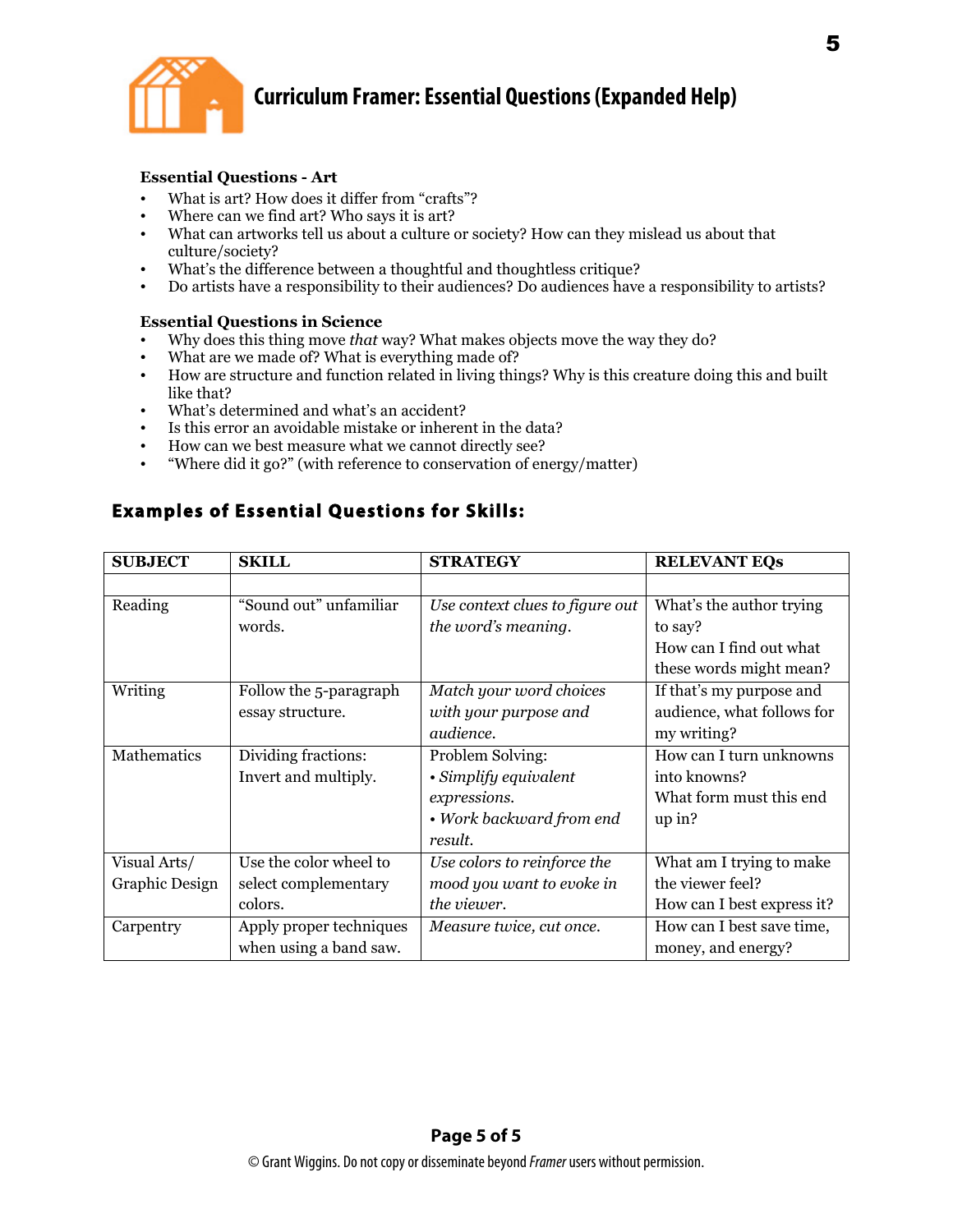## **Reading**

- 1. How do readers draw logical inferences based upon what is in the text?
- 2. How do readers use strategic skills to develop higher level thinking about text?
- 3. How can we demonstrate our knowledge of what we read?
- 4. What are the literary elements of fantasy?
- 5. How do readers synthesize their reading to deepen their understanding?
- 6. How do readers include appropriate and important details when summarizing text?
- 7. How do readers understand the underlying message or theme of a text?
- 8. How do readers use the text structure to identify the main ideas?
- 9. How do readers utilize nonfiction conventions to locate information and answer questions?
- 10. How do readers determine the main idea of a text and support it with key details?
- 11. How do readers utilize nonfiction conventions to locate information and answer questions?
- 12. How do readers synthesize and evaluate information from multiple sources?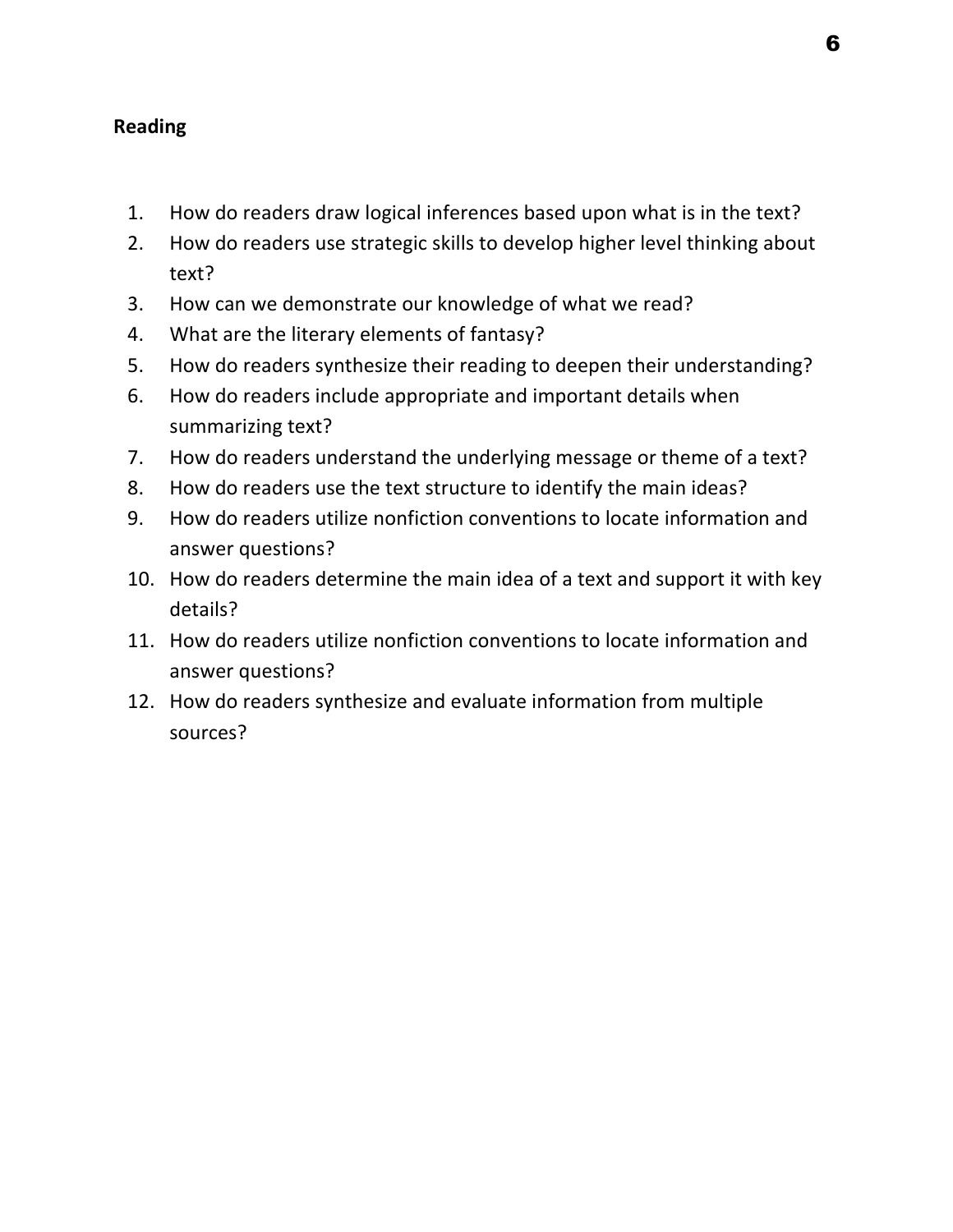| <b>Big Idea</b> | <b>Essential Questions</b>                                                            |  |
|-----------------|---------------------------------------------------------------------------------------|--|
| Assimilation/   | Which $group(s)$ do I belong to?<br>1.                                                |  |
| Group identity  | What brings us together? What divides us?                                             |  |
|                 | What does it mean to be an American?<br>3.                                            |  |
| Opportunity     | What is the American dream?<br>4.                                                     |  |
|                 | Who has access to the American dream?<br>5.                                           |  |
|                 | 6.<br>What responsibility does government have to the people?                         |  |
| Struggle for    | What does discrimination look like? Can it be overcome?<br>7.                         |  |
| equality/       | 8.<br>How much will people risk to achieve a goal?                                    |  |
| Overcoming      | When should you work within the system? When should you work to overthrow it?<br>9.   |  |
| injustice       | 10. How does what I believe affect what I see?                                        |  |
| Cultural Voice/ | 11. How does family influence who we are? Who we become?                              |  |
| Heritage        | 12. What makes a group powerful?                                                      |  |
|                 | 13. What do we learn about a group/culture by the stories they tell?                  |  |
| Power of the    | 14. Who is responsible for me?                                                        |  |
| individual      | 15. How does one person create change?                                                |  |
|                 | 16. When does a person define a place?                                                |  |
|                 | 17. When do I stand up for what I believe in?                                         |  |
| Change          | 18. When does an innovation change how we live?                                       |  |
|                 | 19. What causes people to change where they live? What they believe? How they behave? |  |
|                 | 20. How does what I experience shape who I am?                                        |  |
|                 | 21. When do we long for the way it used to be?                                        |  |
| Personal        | 22. How do I see the world? Where did those ideas come from?                          |  |
| identity/       | 23. How does what I believe affect how I act?                                         |  |
| World view      | 24. How does what I experience shape who I am?                                        |  |
|                 | 25. When do I stand up for what I believe in? What does it take to be heard?          |  |
| Overcoming      | 26. How much will people risk/sacrifice to achieve a goal?                            |  |
| adversity       | 27. When does your desire to defeat an enemy make you lose yourself?                  |  |
| Responsibility  | 28. Who is responsible for me?                                                        |  |
| and sacrifice   | 29. What responsibility does the government have to the people?                       |  |
|                 | 30. When do we have a responsibility to act?                                          |  |
|                 | 31. When do we sacrifice our freedom for the common good?                             |  |
|                 | 32. What sacrifices have other people made to make your life possible? What gave them |  |
|                 | the strength to do it?                                                                |  |
| Rebellion/      | 33. What do we fight wars over?                                                       |  |
| revolution      | 34. What are the rules of war?                                                        |  |
|                 | 35. Who is the enemy in this conflict?                                                |  |
|                 | 36. Is it necessary to rebel against authority to understand who you are?             |  |
|                 | 37. What gives a group/leader credibility?                                            |  |
| Trust/cynicism  | 38. When does a person lose credibility? What does it take to get it back?            |  |
|                 | 39. How come more people don't vote?                                                  |  |
|                 | 40. Who do we trust to speak for us?                                                  |  |
| Regionalism     | 41. How does where I live shape what I believe? How I behave? How I speak?            |  |
|                 | 42. What makes this place unique?<br>43. What brings us together? What divides us?    |  |
| Work            | 44. How does what people do for a living shape who they are? How they are seen by     |  |
|                 | others?                                                                               |  |
| Power of words  | 45. How do words inspire people to act?                                               |  |
|                 | 46. What makes language powerful?                                                     |  |
|                 | 47. What are you not allowed to say?                                                  |  |
|                 |                                                                                       |  |

### **Interdisciplinary Approach to American History and Literature (Gr. 7-12)**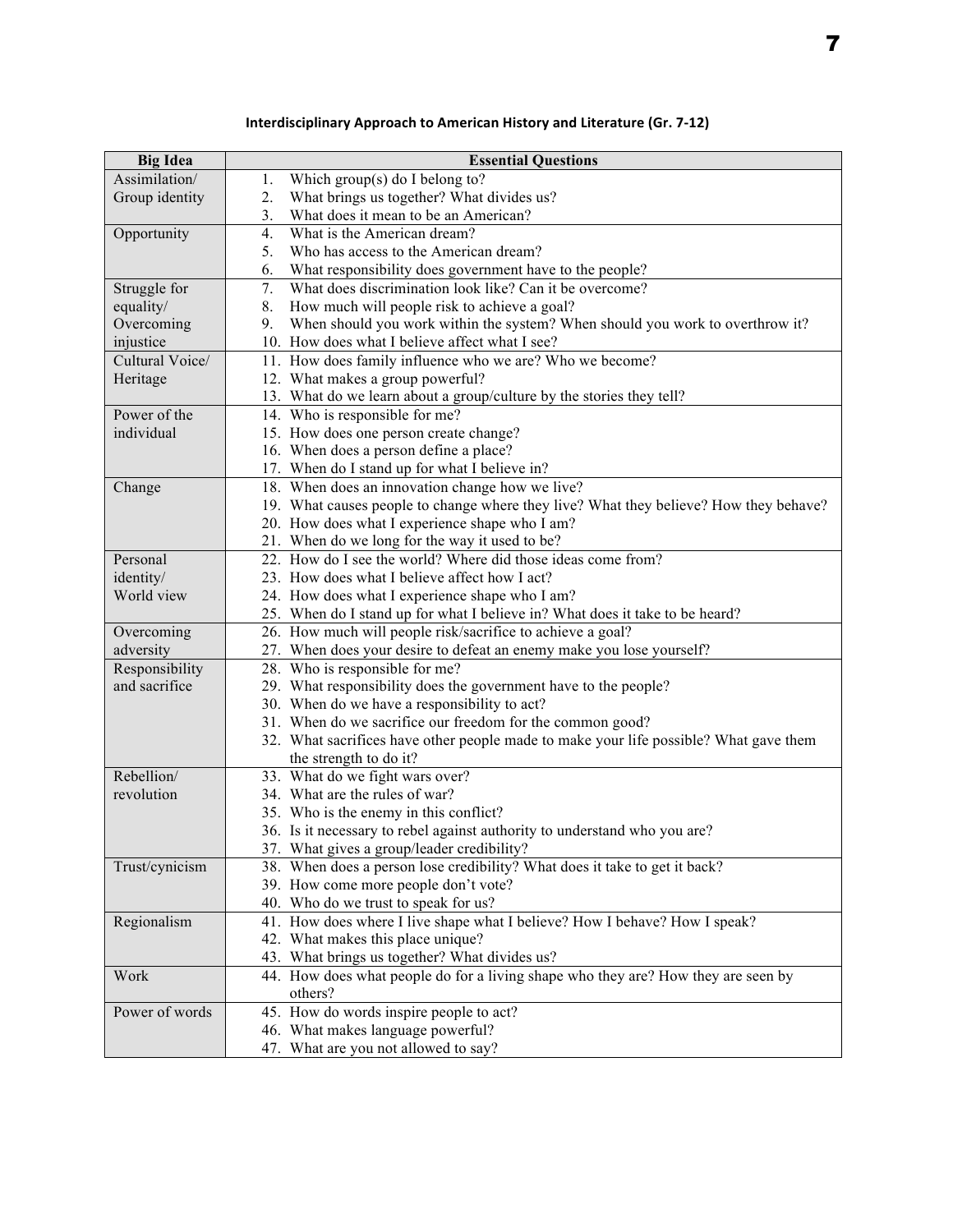### **MATH & SCIENCE**

- 1. What is the best way to show this pattern/relationship?
- 2. How do you represent this mathematical idea?
- 3. Can you describe this data with an equation? What do you learn from doing this?
- 4. How can mathematics be used to show change?
- 5. How does the pattern help you see what comes before/next?
- 6. Can you make this a more doable/workable problem and how does that help you? Can you make a more complex/general problem and how does that help you?
- 7. How does this problem/concept connect to other things I've learned?
- 8. How do I use data to make predictions?
- 9. Where do these patterns/relationships exist outside of the classroom?
- 10. What does this pattern/relationship give me the power to do/quantify?
- 11. What is the pattern here?
- 12. What attributes define a family family/group/set? What family/group/set does this pattern/problem belong to?
- 13. What does the right answer look like?
- 14. How do I know when a solution is reasonable?
- 15. What is the best (most efficient, most appropriate for my brain) way to solve this problem?
- 16. How can I represent the same idea in different ways? How does that knowledge help me?
- 17. What's my plan? How is it working? What do I do if I get stuck?
- 18. What am I learning from working with this problem?
- 19. How are experimental questions generated and answered?
- 20. When should you be suspicious?
- 21. How do opinions and bias influence inquiry?
- 22. How can the reliability of information be judged?